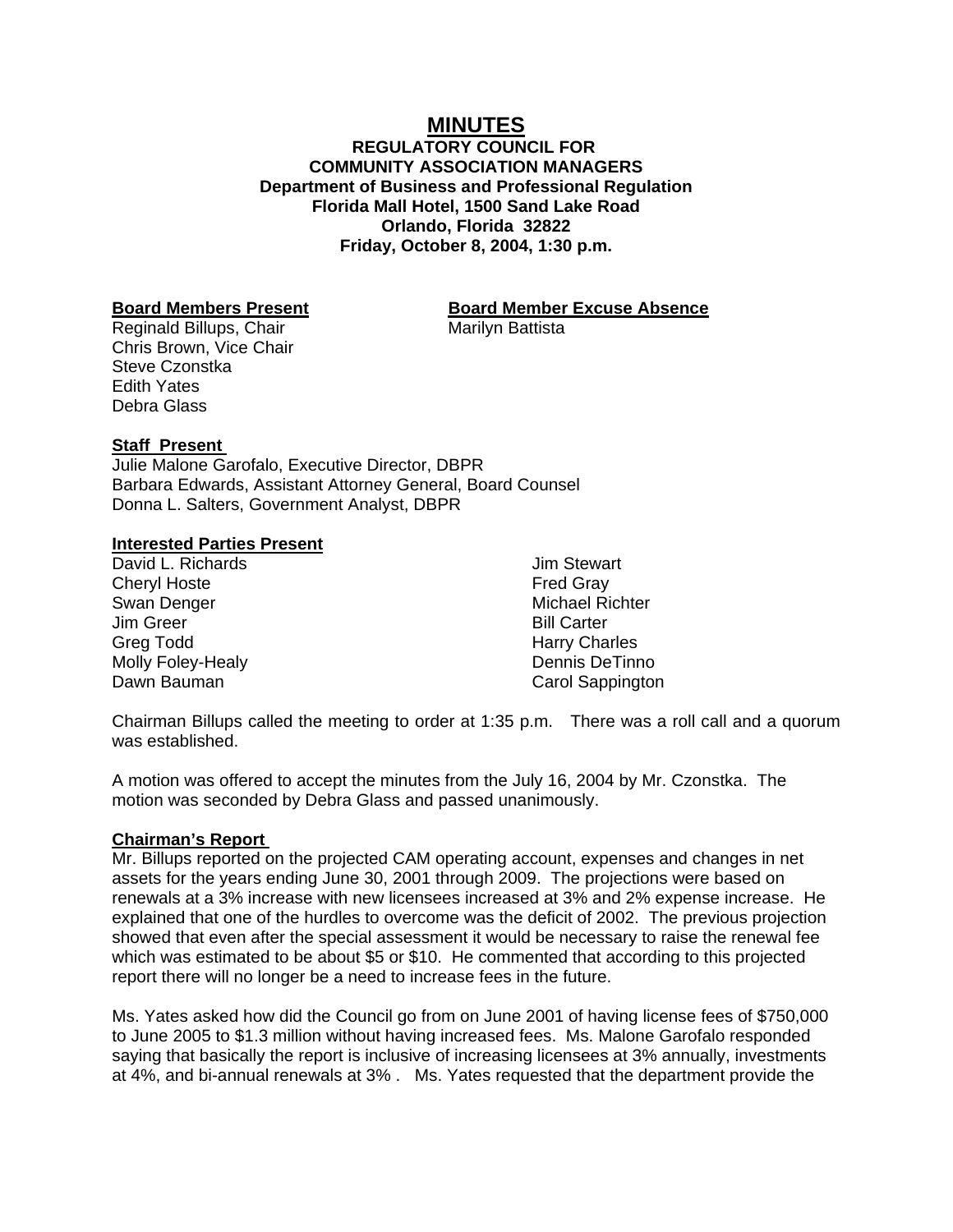rationale for their projections and feels they were being over optimistic. Ms. Yates asked for projections without increases

Mr. Billups addressed the vacancy positions on the Council and the expired terms of current members. He also indicated that his term ends in November.

## **Counsel Report**

Ms. Edwards provided a report on the expiry of Rule 61-20.0025, F.A.C. She explained that she did not realize that there was a need to file a notice of withdrawal, which was a technicality. She stated that the new rule has been filed.

## **Executive Directors Report**

Mrs. Malone Garofalo provided a review of the unlicensed activity account statement from June 30, 2004 and 2003; and the operating account closeout June 30, 2004.

She also provided the complaints and investigative statistics from July 2003 through June 2004. The report indicated that number of complaints added was 375; the number of complaints found legally sufficient is 110; the number of unlicensed complaints found legally sufficient is 25; investigations assigned 105 cases; and 92 investigations were completed.

Mr. Czonstka asked a question regarding informal recoveries. Ms. Malone Garofalo explained that these financial recoveries are usually accomplished through mediation.

Mr. Billups referenced the approximately 300 letters submitted as protest to Rule, 61-20.508, F.A.C. concerning the 12-hour classroom requirements for continuing education. and Ms. Malone Garofalo responses to the letters. It was noted that response to additional letters that may come concerning the rule should include a sentence of why the Council had a concern about it.

Mr. Czonstka moved that there be no distinction made between continuing education hours obtained by classroom and those hours obtained by correspondence. The motion was seconded by Mr. Billups.

Mr. Czonstka stated in discussion that it is important that everyone realizes that this matter concerning continuing education was not something the Council went looking for but was presented by concerned providers who recently realize the problem. He stated that the Council began reviewing the continuing education rule to determine what would be best for the profession. He stated that he would not be in favor of twelve hours of continuing education and prefers eight hours, which will be more convenient for the managers. He also referenced using the Rule 61-20.5011(3), F.A.C. for CAMs who may suffer a hardship in attending classroom courses. It was explained that the rule currently applies to prelicensure education courses. Ms. Edwards explained that if there is no statutory authority, then the council is not supposed to do it. She advised the Council that if it is something they want to do, move forward and try it and see if the Joint Administrative Procedures Committee will allow it.

Ms. Edwards asked how are the courses approved? Ms. Malone Garofalo explained that CE approval is listed under Rule 61-20.5081, F.A.C. Continuing Education Provider Approval.

Ms Edwards explained that there is nothing that she is aware of that may inhibit a CE provider from any other state from applying to Florida for the same. She explained that it is up to the providers to make the application.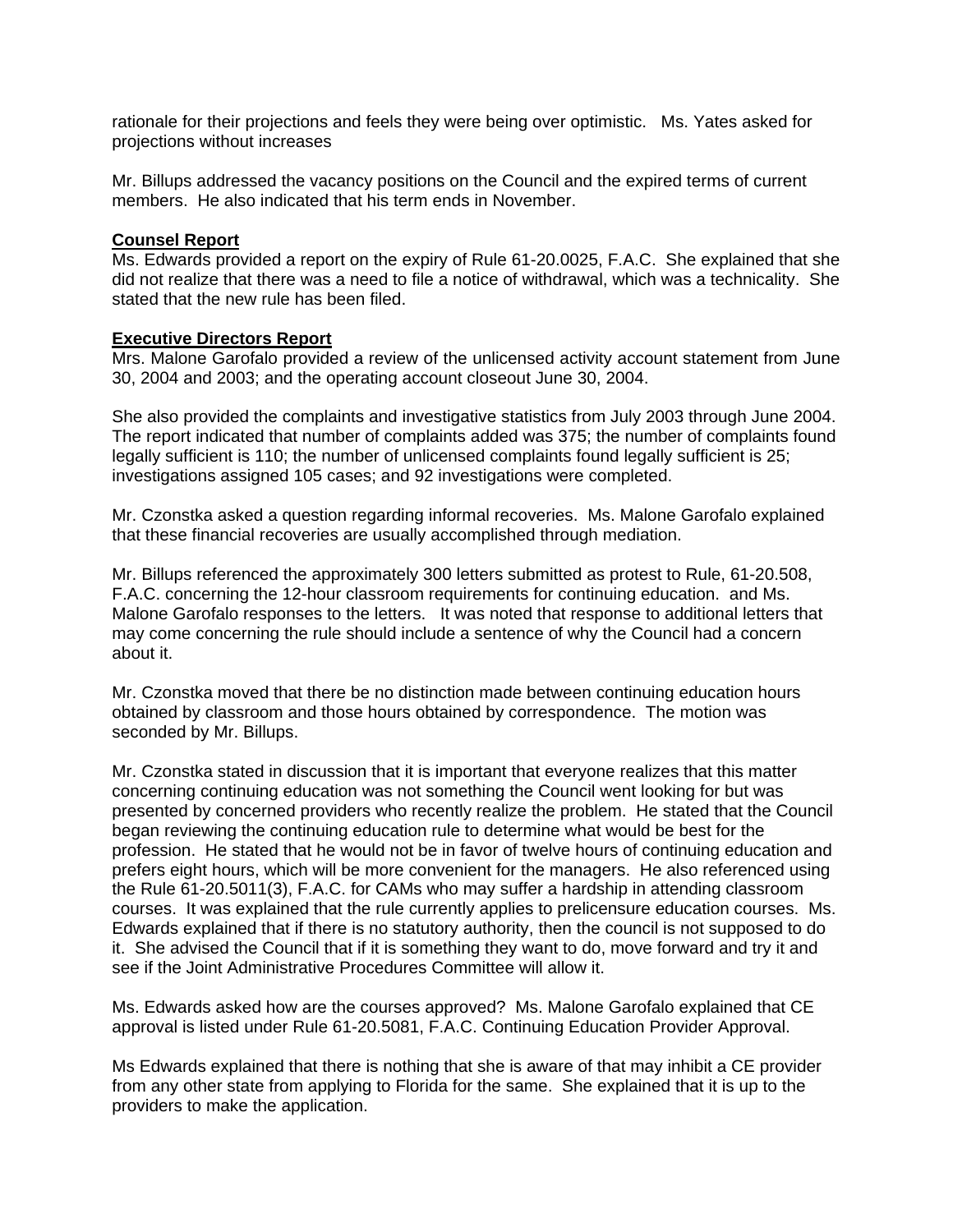Mr. Czonstka stated that as representatives for CAMs, they should make things easier for them to practice their professions and make decisions that are in the best interest of the profession.

He feels that in-person continuing education courses adds to motivation, and strongly feels that the hour requirement should not be beyond eight hours.

Ms. Yates stated that it is a good professional break to attend in-person seminars and that as professionals they should accept it. Additionally, she addressed the issue of abuse and fraud whereas one person completes the correspondence and everyone else may copy it.

Mrs. Glass stated the Council should not go with the total 12 as indicated in Mr. Czonstka's motion, but should consider the eight hours for classroom. She also indicated that she is in favor of providing waivers for those who cannot attend classroom sites. Ms. Edwards stated that there are already procedures in Chapter 120 for variances and waivers.

It was noted that there are existing provisions for those who have hardships or disabilities for taking pre-license education by correspondence. Mr. Billups recommended that this same provision be extended to those who cannot attend classroom locations for continuing education.

Mr. Billups stated that the only real questions is whether or not there should be a rule that allows the entire requirement of continuing education be handled outside of the classroom if that is the choice of the licensee.

Ms. Malone Garofalo informed the Council if continuation education request goes through Chapter 120 for a request of variance or waiver from the rule there is a time factor.

Mr. Czonstka stated that the Council should not punish the majority of the CAMs for the few that abuse the systems. He stated that if the correspondence courses have been

approved, the Council should accept their judgement of the providers and leave it up to CAMs to make the decisions on their own. He feels that it is over-regulation and the Council should not force them to attend seminars.

Mr. Billups commented that  $21<sup>st</sup>$  century education has placed the Council in a position to consider the various routes to obtaining an education. He feels that the correspondence courses are good, but feels that the Council should not be in the business of directing the CAMs of how to get their education and alternatives should be provided. He supports the motion to make no distinction between in-class and out-of-class continuing education as long as it is approved by the state.

Ms. Glass asked what is considered distant education? A discussion ensued and Ms. Edwards explained that course on audio tapes and video tapes are considered distant learning. She stated that anything that is non-classroom that is approved would be included in distant education.

Ms. Yates also agreed that the Council should not be legislating how the CAMs obtained their continuing education.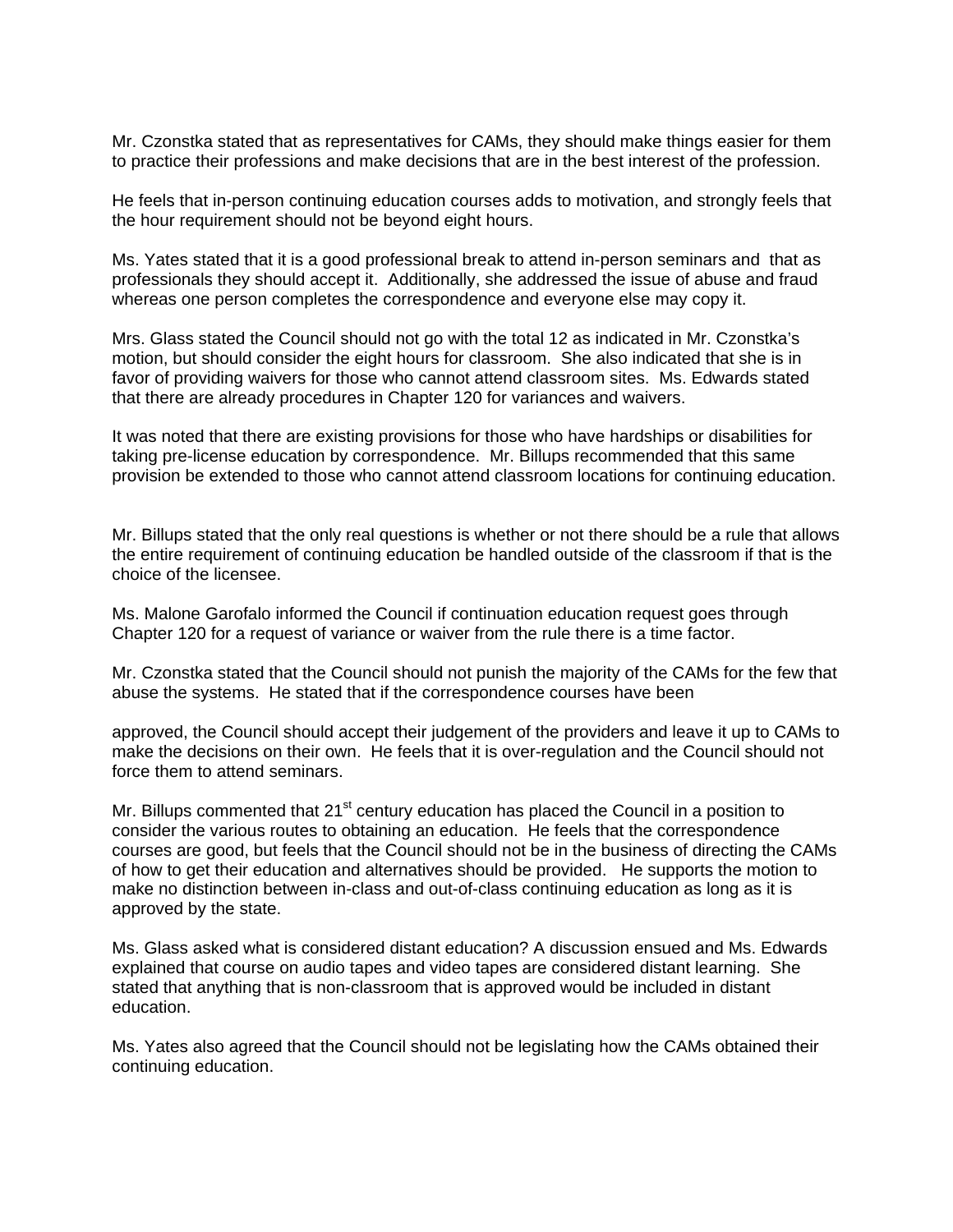The motion that there be no distinction made between continuing education hours made by classroom and those obtained by correspondence. The motion passed 3 to 2.

Ms. Edwards will draft continuing education language according to the approved vote for the next Council meeting.

## **Old Business**

There was a previous discussion on sponsoring legislation concerning increase of fees and the need for licensing of management companies to possibly diminish the problems of CAM businesses requiring CAM licensees to perform unethical task that may place their license at risk. Mr. Billups stated that some of the advocacy organizations would need to know where the Council stands concerning changing legislation so that they may prepare to build support for it.

Mr. Czonstka offered the motion to move forward on legislation that will require management companies to be licensed. It was seconded by Mrs. Glass and the motion passed unanimously. Ms. Edwards will have a draft prepared by the next meeting.

Ms. Malone Garofalo commented that the legislation is something specific to an industry, then an association needs to carry it. The department is focused on issues that are effective department-wide. If language was approved already by the Council then it should go to the associations for sponsorship. Ms. Malone Garofalo stated that this legislation will require fees to cover costs of processing the application, investigations, and renewal of licenses.

### **New Business**

Molley Foley Healey, Vice President of Government in Public Affairs and General Council for Community Association's Institute (CAI) and Travis Moore, Advocate for CAI representatives for the National Board of Certification of CAM (aka) as NBCCAM.

They addressed the Council concerning the Management Privatization Act which creates the ability for Councils, Boards, and Commissions to take a look at privatizing. She indicating that the license and regulatory power stays with the Council or Board. They suggested that it is time for the CAM Council to look at taking the preliminary step in developing a business case beginning first with a needs assessment. Secondly, completing a feasibility study. Once the business case is finished it gives the Council an opportunity to look at performance standards of the Council, the outcome and the financial health. She stated that taking the preliminary does not obligate the Council or any other private entity to take any additional steps. They suggested that the Council pass a motion to begin the business case study that is required.

Mr. Czonstka asked that how after privatization would this affect the Council's relationship with the department . Ms. Foley-Healy responded saying that there still will be a CAM Council, but the privatized entity becomes the administrator and it is one way to protect the funds of the Council.

Mr. Czonstka also asked who would perform the analysis, and how much would it cost. Ms. Foley Healey explained that it is the Council's discretion and the statute does permit the Council to hire an independent entity to do the study. After the study is completed, it is also up to the Council to make the recommendations to the Governor as to what they want.

Mr. Brown was concerned that pursuing the study might send a message to legislators concerning de-regulation. Ms. Foley Healey explained that the perception would be quite the